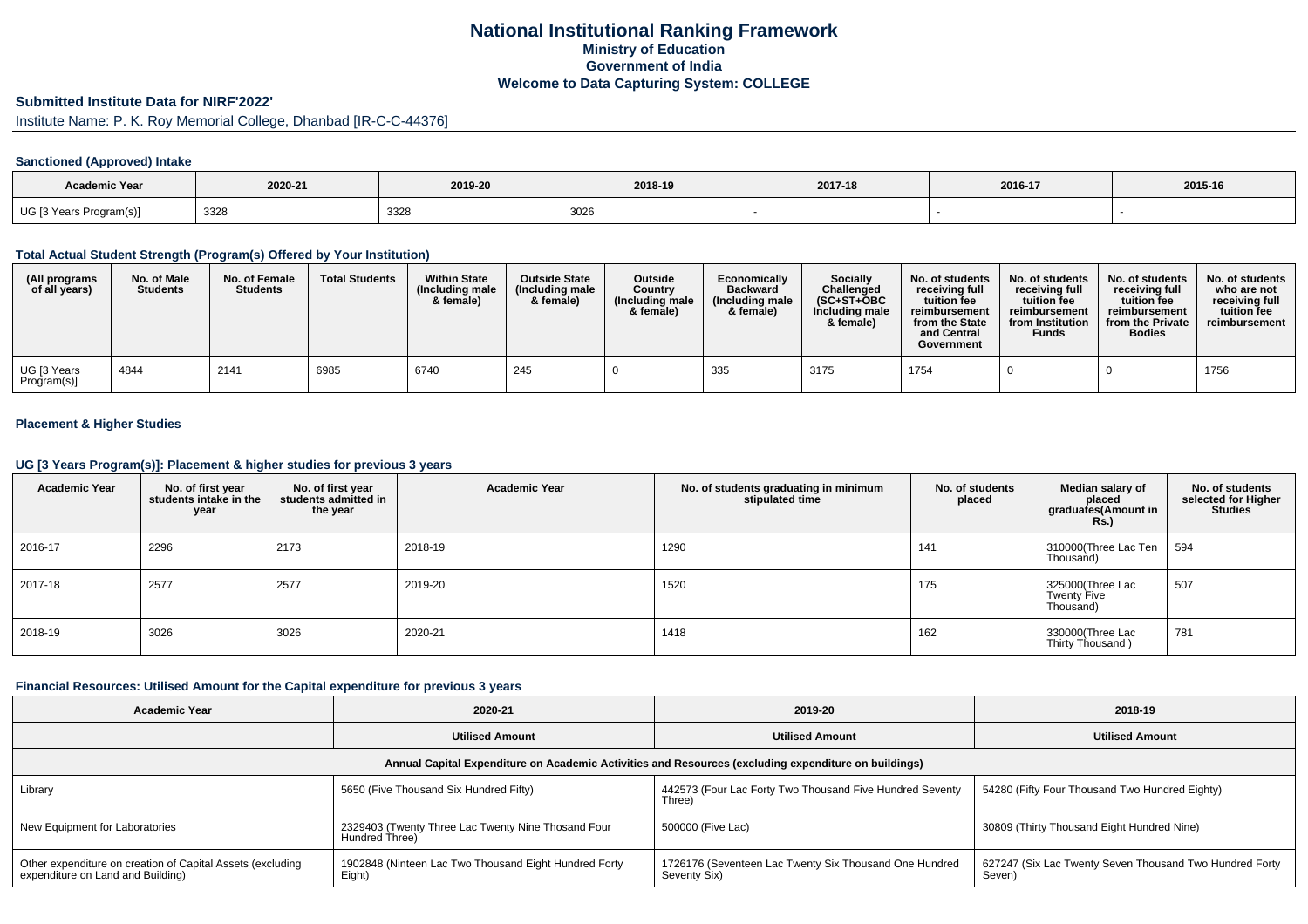### **Financial Resources: Utilised Amount for the Operational expenditure for previous 3 years**

| <b>Academic Year</b>                                                                                                                                                                           | 2020-21                                                                         |                                                                              | 2018-19                                                                            |  |  |  |  |  |  |
|------------------------------------------------------------------------------------------------------------------------------------------------------------------------------------------------|---------------------------------------------------------------------------------|------------------------------------------------------------------------------|------------------------------------------------------------------------------------|--|--|--|--|--|--|
|                                                                                                                                                                                                | <b>Utilised Amount</b>                                                          | <b>Utilised Amount</b>                                                       | <b>Utilised Amount</b>                                                             |  |  |  |  |  |  |
| <b>Annual Operational Expenditure</b>                                                                                                                                                          |                                                                                 |                                                                              |                                                                                    |  |  |  |  |  |  |
| Salaries (Teaching and Non Teaching staff)                                                                                                                                                     | 61314571 (Six Crore Thirteen Lac Fourteen Thousand Five<br>Hundred Seventy One) | 33131601 (Three Crore Thirty one Lac Thirty One Thousand<br>Six Hundred One) | 84186221 (Eight Crore Forty One Lac Eighty Six Thousand<br>Two Hundred Twenty One) |  |  |  |  |  |  |
| Maintenance of Academic Infrastructure or consumables and<br>other running expenditures(excluding maintenance of hostels<br>and allied services, rent of the building, depreciation cost, etc) | 2757863 (Twenty Seven lac Fifty Seven Thousand Eight<br>Hundred Sixty Three)    | 2553702 (Twenty Three Lac Fifty Three Thousand Seven<br>Hundred Two)         | 4769248 (Forty Seven Lac Sixty Nine Thousand Two Hundred<br>Forty Eight)           |  |  |  |  |  |  |
| Seminars/Conferences/Workshops                                                                                                                                                                 | 110000 (One lac Ten Tousand)                                                    | 34200 (Thirty Four Thousand Two Hundred)                                     | 73556 (Seventy Three Thousand Five Hundred Fifty Six)                              |  |  |  |  |  |  |

## **PCS Facilities: Facilities of physically challenged students**

| 1. Do your institution buildings have Lifts/Ramps?                                                                                                         | Yes, more than 80% of the buildings |
|------------------------------------------------------------------------------------------------------------------------------------------------------------|-------------------------------------|
| 2. Do your institution have provision for walking aids, including wheelchairs and transportation from one building to another for<br>handicapped students? | Yes                                 |
| 3. Do your institution buildings have specially designed toilets for handicapped students?                                                                 | Yes, more than 80% of the buildings |

## **Faculty Details**

| Srno            | <b>Name</b>                            | Age | Designation                                         | Gender | Qualification | <b>Experience (In</b><br>Months) | <b>Currently working</b><br>with institution? | <b>Joining Date</b> | <b>Leaving Date</b>      | <b>Association type</b> |
|-----------------|----------------------------------------|-----|-----------------------------------------------------|--------|---------------|----------------------------------|-----------------------------------------------|---------------------|--------------------------|-------------------------|
| $\mathbf{1}$    | DR BRAJ KISHORE<br><b>SINHA</b>        | 63  | Dean / Principal /<br>Director / Vice<br>Chancellor | Male   | Ph.D          | 436                              | Yes                                           | 14-12-2017          | $\overline{\phantom{a}}$ | Regular                 |
| 2               | <b>DR SANJAY</b><br><b>KUMAR SINGH</b> | 45  | <b>Assistant Professor</b>                          | Male   | Ph.D          | 160                              | Yes                                           | 17-03-2008          | $\sim$                   | Regular                 |
| 3               | <b>SRI D K CHOUBAY</b>                 | 59  | <b>Assistant Professor</b>                          | Male   | <b>SLET</b>   | 160                              | Yes                                           | 28-06-2011          | $\sim$                   | Regular                 |
| 4               | DR DEWENDRA<br>PRASAD                  | 39  | <b>Assistant Professor</b>                          | Male   | Ph.D          | 160                              | Yes                                           | 31-08-2019          | $\sim$                   | Regular                 |
| $5\phantom{.0}$ | DR P K JAISWAL                         | 65  | <b>Assistant Professor</b>                          | Male   | Ph.D          | 445                              | Yes                                           | 24-06-1983          | $\overline{\phantom{a}}$ | Regular                 |
| 6               | <b>SRI SATYENDRA</b><br><b>KUMAR</b>   | 58  | Other                                               | Male   | <b>LLB</b>    | 369                              | Yes                                           | 04-10-1989          | $\sim$                   | Regular                 |
| $\overline{7}$  | DR M L MAHTO                           | 57  | <b>Assistant Professor</b>                          | Male   | Ph.D          | 160                              | Yes                                           | 01-05-2019          | $\sim$                   | Regular                 |
| 8               | DR GAGAN<br><b>PATHAK</b>              | 44  | <b>Assistant Professor</b>                          | Male   | Ph.D          | 160                              | Yes                                           | 11-01-2019          | $\overline{\phantom{a}}$ | Regular                 |
| 9               | DR ASHOK KUMAR<br>MANDAL               | 54  | <b>Assistant Professor</b>                          | Male   | Ph.D          | 381                              | Yes                                           | 04-10-1989          | $\overline{\phantom{a}}$ | Regular                 |
| 10              | DR RAJEEV<br>PRADHAN                   | 44  | <b>Assistant Professor</b>                          | Male   | Ph.D          | 160                              | Yes                                           | 03-03-2008          | $\sim$                   | Regular                 |
| 11              | <b>DR NASHIM</b><br>AHMAD              | 63  | <b>Assistant Professor</b>                          | Male   | Ph.D          | 295                              | Yes                                           | 18-12-1996          | $\sim$                   | Regular                 |
| 12              | DR DHANANJAY<br><b>KUMAR SINGH</b>     | 42  | <b>Assistant Professor</b>                          | Male   | Ph.D          | 160                              | Yes                                           | 29-02-2020          | $\sim$                   | Regular                 |
| 13              | DR SAYANTAN SIL                        | 37  | <b>Assistant Professor</b>                          | Male   | Ph.D          | 160                              | Yes                                           | 03-03-2008          | $-$                      | Regular                 |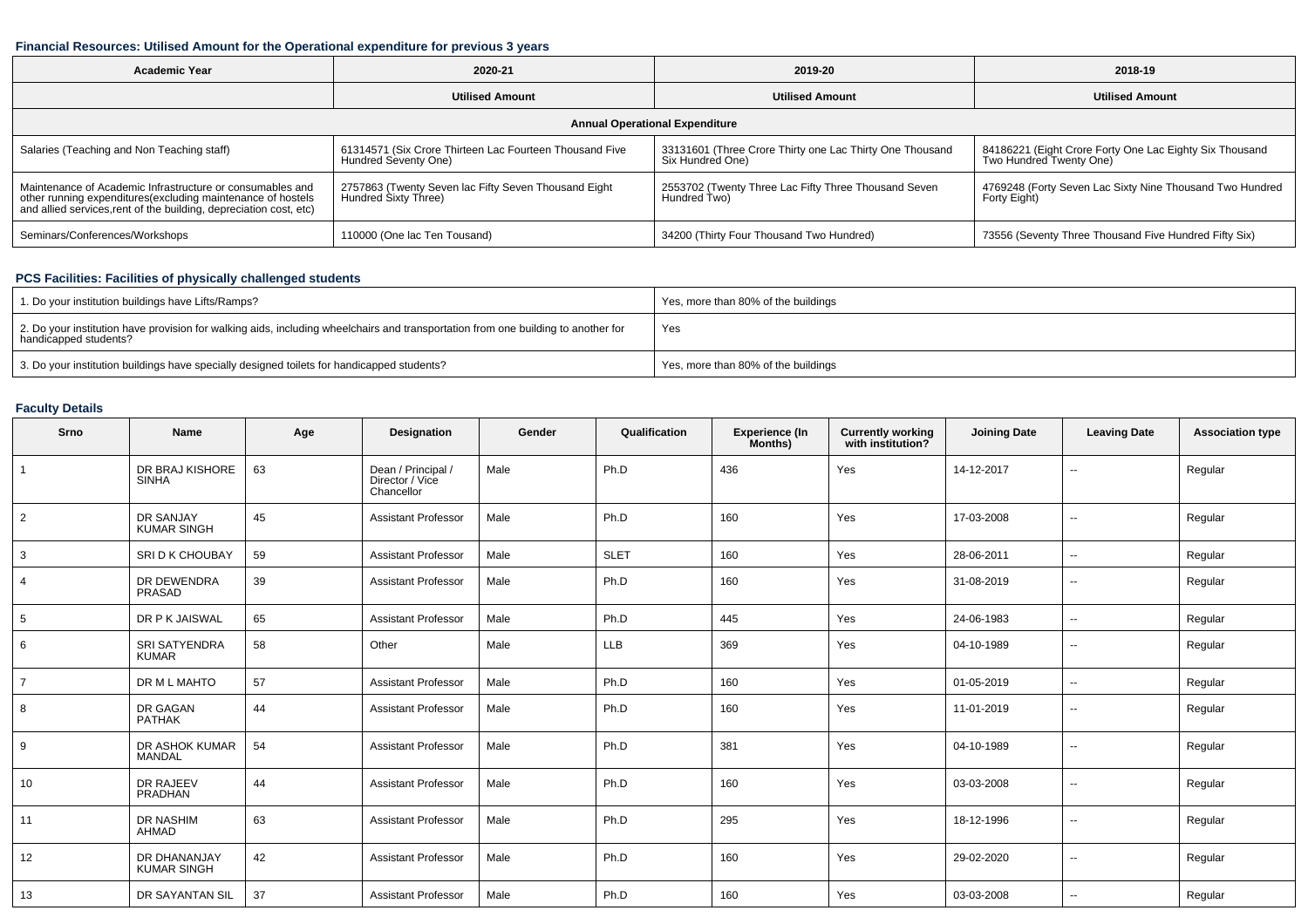| 14 | <b>SRI SUJEET</b><br>PRASASD            | 53 | <b>Assistant Professor</b>                          | Male   | <b>NET</b> | 63  | Yes | 27-04-2016 | $\overline{\phantom{a}}$ | Adhoc / Contractual |
|----|-----------------------------------------|----|-----------------------------------------------------|--------|------------|-----|-----|------------|--------------------------|---------------------|
| 15 | DR TRIVENI<br><b>KUMAR MAHTO</b>        | 41 | <b>Assistant Professor</b>                          | Male   | Ph.D       | 32  | Yes | 26-11-2018 | $\overline{\phantom{a}}$ | Adhoc / Contractual |
| 16 | DR DHANANJAY<br><b>PATHAK</b>           | 41 | <b>Assistant Professor</b>                          | Male   | Ph.D       | 32  | Yes | 18-02-2018 | $\sim$                   | Adhoc / Contractual |
| 17 | <b>MISS AYUSHI</b><br><b>CHOUDHARY</b>  | 29 | <b>Assistant Professor</b>                          | Female | <b>NET</b> | 32  | Yes | 26-11-2018 | $\overline{\phantom{a}}$ | Adhoc / Contractual |
| 18 | DR BINOD RAM                            | 32 | <b>Assistant Professor</b>                          | Male   | Ph.D       | 32  | Yes | 30-11-2018 | $\overline{a}$           | Adhoc / Contractual |
| 19 | DR HIMANSHU<br>SHEKHAR SHUKLA           | 41 | <b>Assistant Professor</b>                          | Male   | Ph.D       | 32  | Yes | 01-02-2018 | --                       | Adhoc / Contractual |
| 20 | <b>MRS KAVITA</b><br><b>SINHA</b>       | 34 | <b>Assistant Professor</b>                          | Female | <b>NET</b> | 38  | Yes | 27-11-2018 | --                       | Adhoc / Contractual |
| 21 | <b>NOOR US SHABA</b>                    | 32 | <b>Assistant Professor</b>                          | Female | <b>NET</b> | 32  | Yes | 01-12-2018 | ٠.                       | Adhoc / Contractual |
| 22 | <b>SRI SUMIT KUMAR</b><br><b>GUPTA</b>  | 42 | <b>Assistant Professor</b>                          | Male   | <b>NET</b> | 32  | Yes | 26-11-2018 | $\overline{\phantom{a}}$ | Adhoc / Contractual |
| 23 | <b>SRI VIVEK KUMAR</b>                  | 28 | <b>Assistant Professor</b>                          | Male   | <b>NET</b> | 32  | Yes | 26-11-2018 | --                       | Adhoc / Contractual |
| 24 | <b>SRI SUSHIL</b><br><b>KUMAR LAL</b>   | 37 | <b>Assistant Professor</b>                          | Male   | <b>NET</b> | 38  | Yes | 26-11-2018 | --                       | Adhoc / Contractual |
| 25 | <b>SRI KISHORE</b><br><b>KUMAR RANA</b> | 51 | <b>Assistant Professor</b>                          | Male   | <b>NET</b> | 38  | Yes | 27-11-2018 | --                       | Adhoc / Contractual |
| 26 | DR BHRIGU<br><b>NANDAN SINGH</b>        | 56 | <b>Assistant Professor</b>                          | Male   | Ph.D       | 160 | Yes | 29-02-2020 | --                       | Regular             |
| 27 | DR SAGAR KUMAR<br>SWAIN                 | 35 | <b>Assistant Professor</b>                          | Male   | Ph.D       | 34  | Yes | 08-01-2019 | $\overline{a}$           | Adhoc / Contractual |
| 28 | <b>MISS SHARMILA</b><br>KUMARI          | 29 | <b>Assistant Professor</b>                          | Female | <b>NET</b> | 22  | Yes | 19-09-2019 | --                       | Adhoc / Contractual |
| 29 | <b>MISS SWETA</b><br>KUMARI SINGH       | 40 | <b>Assistant Professor</b>                          | Female | <b>NET</b> | 29  | Yes | 23-07-2019 | ٠.                       | Adhoc / Contractual |
| 30 | DR SEEMA<br>KUMARI                      | 49 | <b>Assistant Professor</b>                          | Female | Ph.D       | 36  | No  | 26-11-2018 | 11-11-2020               | Adhoc / Contractual |
| 31 | SRI GIRISH KUMAR<br><b>SHANDILYA</b>    | 29 | <b>Assistant Professor</b>                          | Male   | <b>NET</b> | 41  | Yes | 26-06-2018 | ٠.                       | Adhoc / Contractual |
| 32 | DR AJAY PRASAD                          | 69 | Associate Professor                                 | Male   | Ph.D       | 48  | Yes | 16-07-2004 | ۰.                       | Visiting            |
| 33 | DR S K AGARWAL                          | 69 | Dean / Principal /<br>Director / Vice<br>Chancellor | Male   | Ph.D       | 67  | Yes | 31-07-2016 | $\sim$                   | Visiting            |
| 34 | <b>SRI VIKASH</b><br><b>KUMAR</b>       | 32 | Lecturer                                            | Male   | M. Phil    | 26  | Yes | 04-11-2019 | Ξ.                       | Adhoc / Contractual |
| 35 | <b>IMRAN RASHEED</b>                    | 37 | Lecturer                                            | Male   | <b>MCA</b> | 28  | Yes | 02-08-2019 | $\overline{\phantom{a}}$ | Adhoc / Contractual |
| 36 | <b>MOHD AMIR</b>                        | 26 | Lecturer                                            | Male   | M.Tech     | 24  | Yes | 16-09-2019 | --                       | Adhoc / Contractual |
| 37 | SRI AVINASH<br>KUMAR                    | 33 | Lecturer                                            | Male   | <b>MBS</b> | 24  | Yes | 24-07-2019 | $\overline{\phantom{a}}$ | Adhoc / Contractual |
| 38 | MISS MAYA JHA                           | 29 | Lecturer                                            | Female | M.Sc.      | 44  | Yes | 09-11-2017 | Ξ.                       | Adhoc / Contractual |